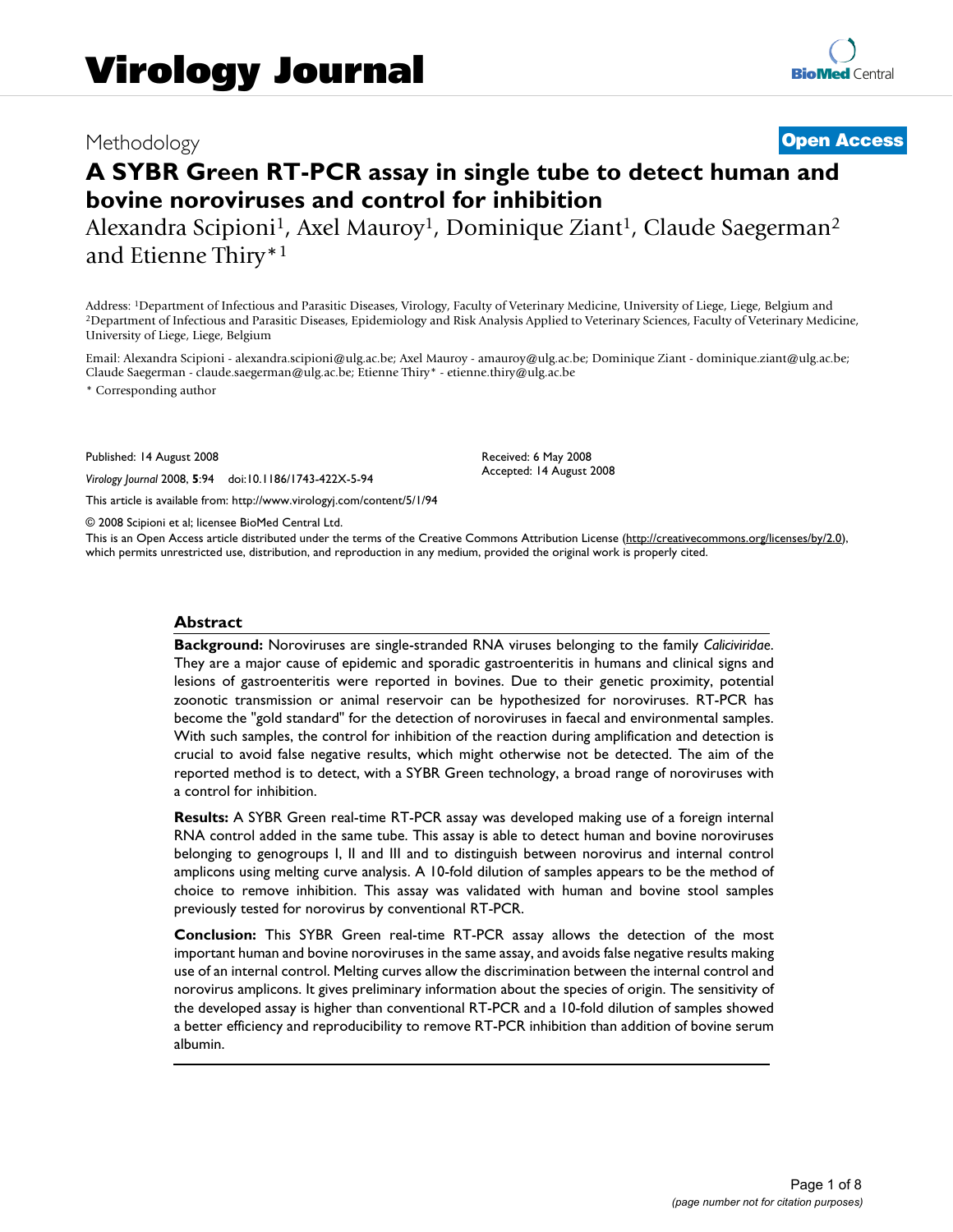# **Background**

Norovirus is one of the four genera currently accepted into the family *Caliciviridae*. Other genera in this family include Sapovirus, which causes gastroenteritis in humans, as well as Lagovirus and Vesivirus, neither of which are pathogenic for humans. Noroviruses are small, non-enveloped viruses with a diameter of approximately 27–35 nm. They have a positive-sense, single stranded RNA genome [1]. Norwalk virus, the prototype strain of the genus norovirus, was first described in 1972 in association with an outbreak of gastroenteritis and vomiting involving children and staff at an elementary school in Norwalk, Ohio [2].

Noroviruses are now recognized as a common cause of human infectious gastroenteritis in all age groups, especially in restaurants and institutions such as nursing homes and hospitals [3-5]. They are one of the main causes of foodborne gastroenteritis [6,7]. Furthermore, several animal noroviruses genetically closely related to human noroviruses have been recently discovered [8-10]. Their existence raises important questions about animal reservoirs and potential zoonotic transmission [8]. The diagnostic of human and bovine noroviruses is impaired by the difficulties to replicate it in cell culture [11], although a tridimensional culture system was recently shown to be able to grow human noroviruses [12]. The full-length sequencing of different human norovirus genomes has allowed the development of reverse transcription polymerase chain reaction (RT-PCR) [13,14], which has become the gold standard for norovirus diagnosis [15]. Due to the genetic diversity among noroviruses, it is very difficult to find an appropriate primer pair that is both sensitive and specific for detection of all noroviruses. The most conserved region of the genome is the RNA polymerase gene and several primer pairs have been selected in that region [15], as the one used in this assay [16]. Real-time RT-PCR assays are more and more developed and has become the method of choice for the detection and the characterization of norovirus. Many different real-time RT-PCR assays for norovirus genogroups I and II had been developed [17-19] and co-detection of human and animal noroviruses was described in a multiplex assay [20] or simultaneously [21].

Noroviruses are usually detected in clinical specimens (faeces and vomit) and contaminated food, water or sewage [22-25]. Such samples commonly contain components reported to be (RT-)PCR inhibitors [26,27], leading to a high risk of false negative results or a decrease of the Ct value. A control to adequately detect problems with either RNase contamination or RT-PCR inhibitors is necessary to avoid false-negative responses for samples submitted for diagnosis [28,29]. An internal control is crucial to diagnostic (RT-)PCR assays. It is co-amplified with the target sequence and a negative result indicates a total (RT- )PCR failure. Also partial decrease of amplification capability can be estimated compared with the decrease of the internal control Ct value (internal control in the sample versus internal control alone).

The aim of this study was the development of a SYBR Green real time RT-PCR method able to detect the most important genogroups of noroviruses circulating in the human and bovine populations. This assay includes an internal RNA control and has been designed and validated for the diagnosis of noroviruses in human and bovine stool samples. Melting curve analysis allows the distinction between the internal control and norovirus amplicons and gives some indication about the species of origin. Moreover, the use of this single tube assay, cheaper than a TaqMan analysis, has the great advantages to detect (RT-)PCR inhibition that may lead to false negative results.

# **Results**

# *Validation of the SYBR Green real-time RT-PCR assay – control of inhibition*

The set up of the internal RNA control had been previously described [21] and the primers used in the SYBR Green real-time RT-PCR had been validated for their specificity by Vennema and collaborators [16].

Serial dilution of the norovirus internal RNA control transcribed *in vitro* demonstrated that 2 μl of the 109 fold dilution contained adequate template to produce a detectable product by melting curve analysis following real-time RT-PCR. This corresponds to a quantity of  $1.9 \times 10^{-6}$  ng of internal RNA control or 5,800 copies [21].

Amplification of the internal RNA control produced amplicons with a melting temperature 3°C lower than norovirus amplicons (Figure 1).

The exact amount of internal control to add in the mix with each RNA extraction from stool samples was determined using the detection limit of the internal control in real-time SYBR Green RT-PCR and checking the non-competitive amplification between the internal control and norovirus RNA. Different amounts of internal RNA control were added with 10-fold serial dilutions of extracted norovirus RNA. At the same time, a serial dilution of extracted norovirus RNA without internal control was tested with the SYBR Green real-time RT-PCR assay (data not shown). The quantity to add to a 25 μl mix was 3.8 × 10-5ng of internal RNA control, corresponding to 117,500 copies. The performances of the assay were evaluated using serially diluted internal RNA control (10-fold dilutions) from  $5.8 \times 10^6$  to  $5.8 \times 10^{11}$  copies and linearity was obtained (Figure 2).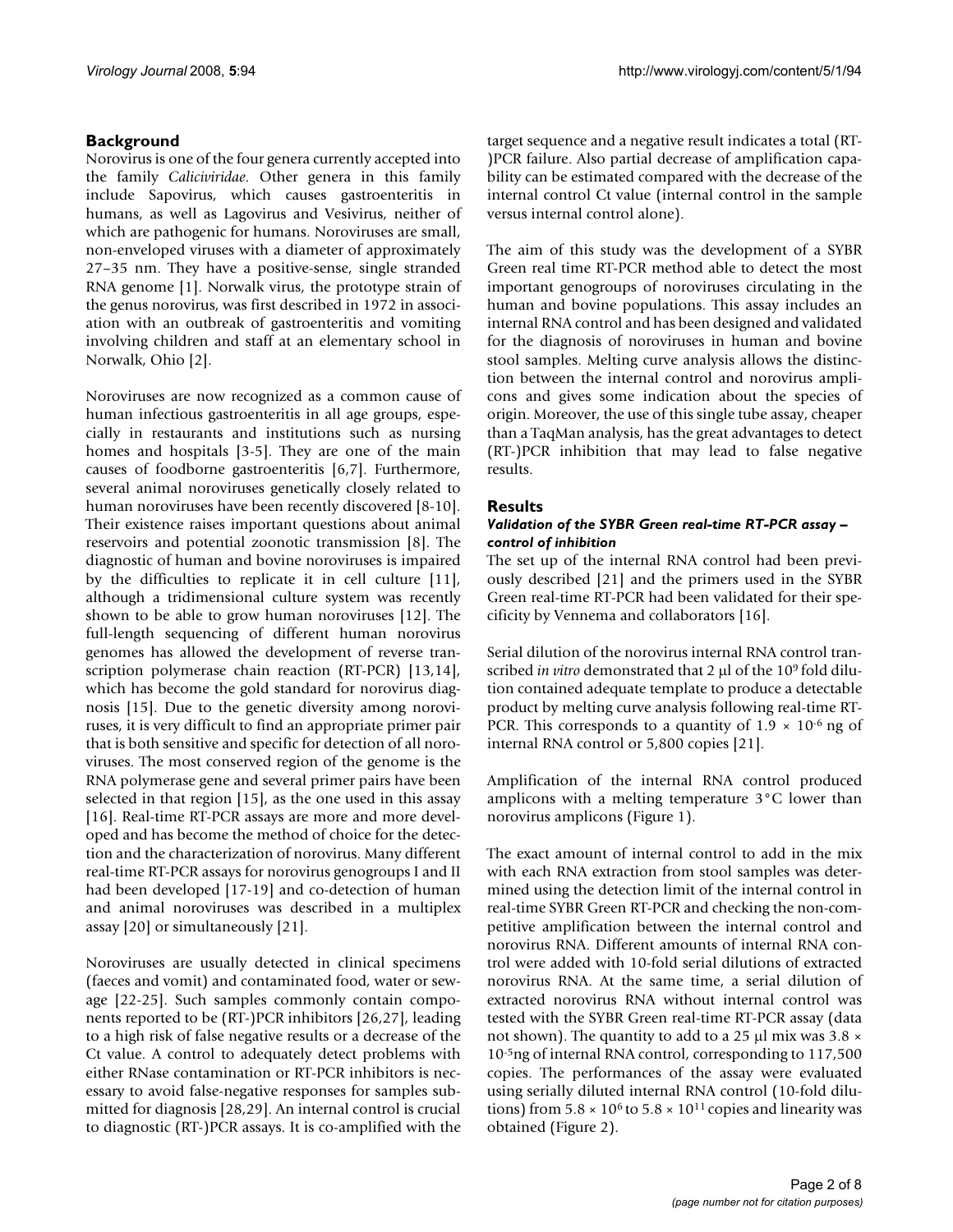

Distinction between norovirus amplicons and internal **Figure 1** control amplicon allowed by the melt curve analysis **Distinction between norovirus amplicons and internal control amplicon allowed by the melt curve analysis**. The internal control has a melting temperature around 81.5°C, human norovirus amplicons, around 85.5°C and bovine norovirus amplicons has a melting temperature around 88.5°C. Such differences in temperature are clearly visible on the curve.

Most of the values obtained with the SYBR Green assay were within the 95% limits of agreement (mean of differences +/- 1.96 S.D. of the differences) showing satisfactory agreement (data not shown). For repeatability and reproducibility, the standard errors of measurement were less than 0.291°C and 0.354°C respectively. The mean melting temperatures were significantly lower for the internal control than both human and bovine noroviruses. Moreover the mean melting temperature for human noroviruses was significantly lower than the melting temperature for bovine noroviruses (Wilcoxon rank tests,  $P < 0.001$ ) (Figure 3).

# *Analysis of human and bovine stool samples*

The comparison of the results obtained with the SYBR Green and the conventional RT-PCR assay is shown in table 1. In a first stage, the SYBR Green assay was performed on extracted RNA from stool samples. Three kinds of results were obtained: negative if a peak at 81.5°C was shown in the melting curve, positive if a peak around 85– 88°C was shown and inhibition of reaction if there was an absence of these peaks (Figure 1). Samples containing human genogroup I or II noroviruses and bovine genogroup III noroviruses were tested and often showed different melting temperatures. The majority of bovine norovirus amplicons showed a melting temperature around 3°C higher than the human noroviruses (Figure 3).

The use of the internal control for norovirus real-time RT-PCR diagnosis in 86 stool samples identified inhibition of RT-PCR in 32.6% of stool samples tested in this study (Table 1). Two different methods were used on extracted RNA from samples showing inhibition. One is a 10-fold dilution of the extracted RNA before testing with the SYBR Green assay and the second one is the addition of bovine serum albumin (BSA) in the mix. Among the 28 samples showing inhibition, a 10-fold dilution was active in all samples compared to BSA that failed to remove inhibition from 4 samples.

Considering the SYBR Green assay as the gold standard (Table 1), the relative sensitivity of the conventional RT-PCR used in this study was 92.6% (95% confidence interval (CI) 82.1–97.9). The relative specificity was 100% (CI 91–100) for all techniques. Confirming these results, Kappa value showed a high level of agreement between conventional RT-PCR and the SYBR Green real-time RT-PCR (Kappa value: 0.90; CI 0.81–0.99).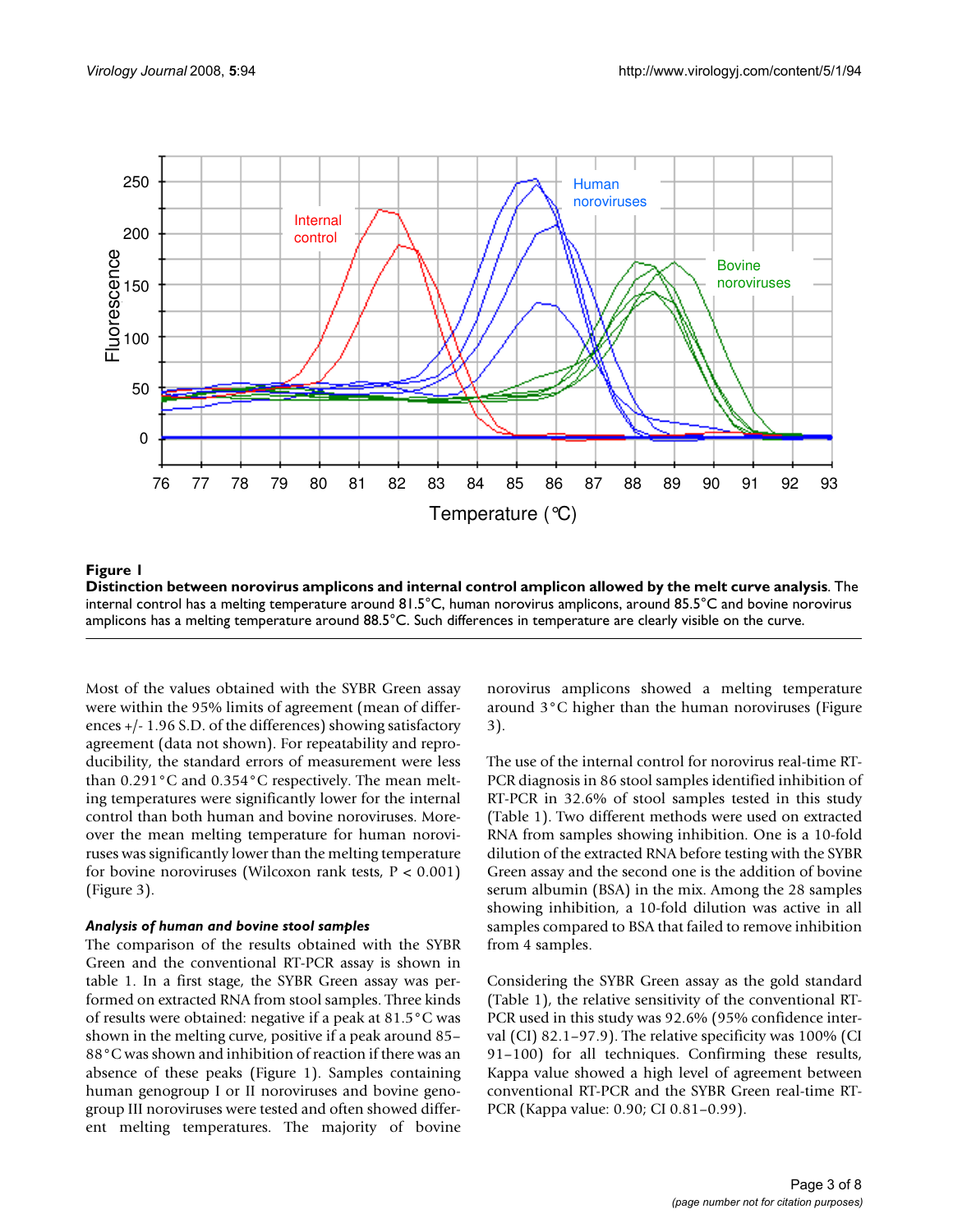

#### **Figure 2**

**Linearity of the SYBR Green assay**. (A) Detection of 10-fold serial dilution of a positive human sample by the SYBR Green assay performed from 5.8  $\times$  10<sup>6</sup> to 5.8  $\times$  10<sup>11</sup> molecules. (B) Standard curve of these dilutions, each dot representing the result of amplification for each quantity.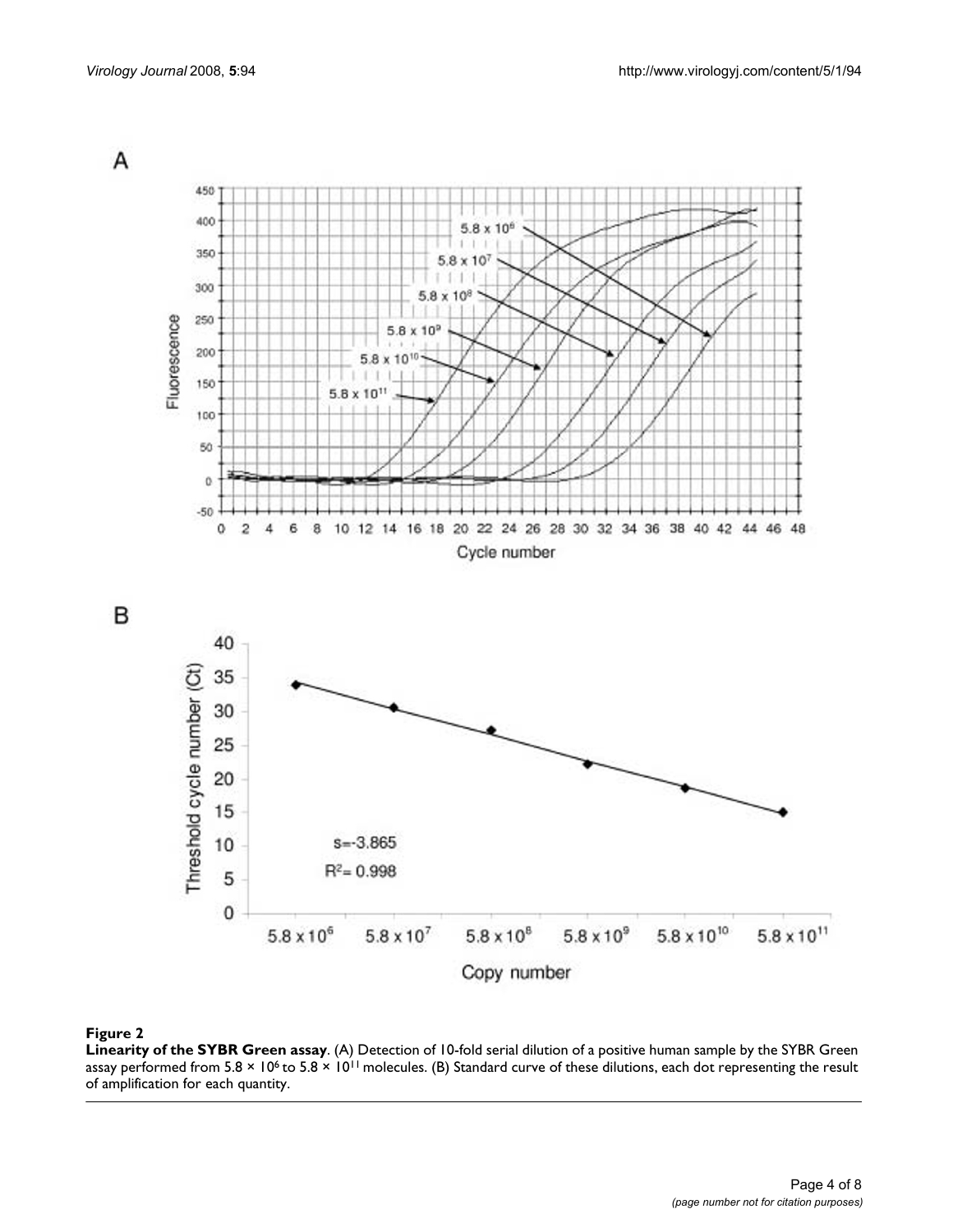

#### Frequency occurrence of amplicon melting temperature for human **Figure 3** noroviruses, bovine noroviruses, and the internal control

**Frequency occurrence of amplicon melting temperature for human noroviruses, bovine noroviruses, and the internal control**. The majority of bovine norovirus amplicons has a melting temperature around 88.5°C, about 3°C higher

#### **Discussion**

In this study we developed a sensitive and broadly reactive real-time SYBR Green RT-PCR assay that interestingly detects human genogroups I and II and bovine genogroup III noroviruses in a single tube, including an internal control. This assay takes into account that samples may contain inhibitors of PCR or RT-PCR [22,23]. The method uses one-step, hot start RT-PCR with thermostable DNA polymerase. The one step protocol simplifies the method and reduces the risk of contamination of RNA. Moreover it is useful for routine diagnosis as there is no post-amplification processing of the product.

The genetic diversity of noroviruses makes though to select a pair of primers capable of detecting all the different norovirus genogroups. The commonly used JV12-13 primer pair has been replaced by JV12Y-13I, which contains degenerated bases to allow the detection of a larger panel of noroviruses [16]. This primer pair is able to detect noroviruses belonging to human genogroups I and II and bovine noroviruses belonging to genogroup III [30]. The variability in the melting temperature between human and bovine noroviruses can be also explained by the genetic diversity among norovirus sequences [31,32], even if the amplicon is located in the polymerase region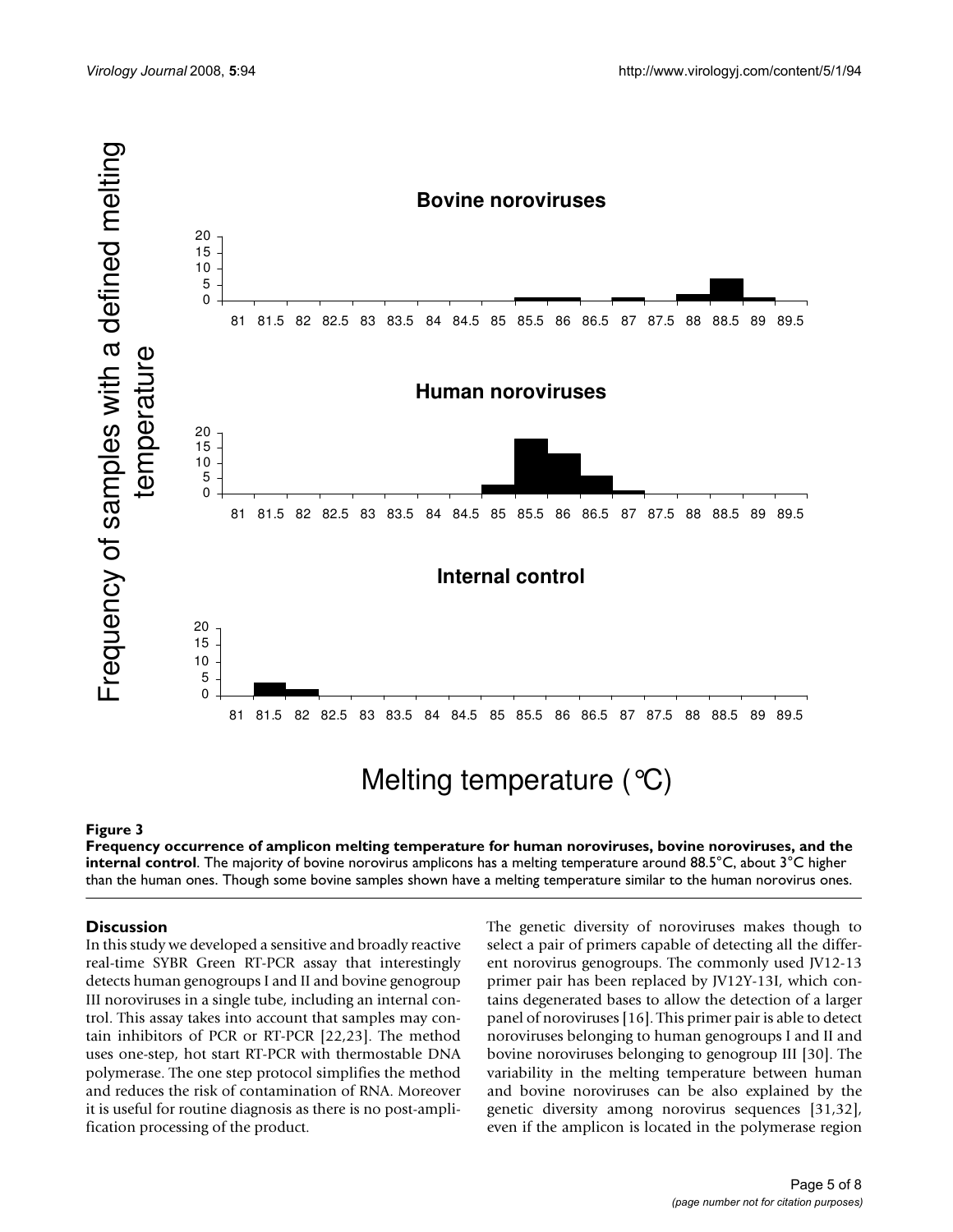**Table 1: Comparison of the detection of human and bovine noroviruses by the conventional RT-PCR assay and the SYBR Green assay**

|              | SYBR Green RT-PCR |    |     |                 |     |            |   |    |
|--------------|-------------------|----|-----|-----------------|-----|------------|---|----|
|              |                   | +  |     |                 |     | Inhibition |   |    |
| Conventional | +                 | 44 | 50  | 0               | 0   | 6          | 0 | 50 |
| RT-PCR       | $\blacksquare$    |    | 4   | $\overline{13}$ | 32  | 22         | 0 | 36 |
|              |                   | 45 | -54 | 13              | -32 | 28         | 0 | 86 |

Normal font: SYBR Green assay on RNA directly; **bold font**: SYBR Green assay modified to remove inhibition using 10-fold dilution of extracted RNA.

highly conserved among noroviruses. Therefore, this assay has the rare advantage to detect norovirus strains irrespectively of their origin (human or bovine). There are few methods described that allow the detection of both human and bovine noroviruses. Compared to the method recently published by Wolf and collaborators [20], our assay has the advantage to detect noroviruses in the same reaction tube and to control for inhibition of the reaction. It is also to detect mixed infection (presence of human and bovine noroviruses in the same sample), by the presence of two distinct peaks.

A common problem with RT-PCR is the presence of (RT)- PCR inhibitors which may cause false negative results. Therefore, to avoid such false negative results, the internal RNA control set up previously [21] was used in this realtime SYBR Green RT-PCR assay. It was synthesized *in vitro* from a foreign DNA template, in order to decrease interference with norovirus amplicons [33,34]. It has the advantages of representing no risk for human or animal health because it does not contain any infectious material, and being stable compared to live control viruses that can evolve and change during their replication. The norovirus amplification is favored compared to the internal control because the RT-PCR of the later results in a larger product. It is an essential property for its function. It means a decrease of the Ct value of the internal control if noroviruses are present in the sample.

With this internal RNA control, inhibition can be detected without the need of additional primer pairs or an additional reaction run for this purpose and the effective identification of samples containing endogenous inhibitors of RT-PCR is allowed. This improvement is crucial for early intervention and control in norovirus outbreaks.

With routine samples used for diagnosis, 36.8% of human samples and 24.1% of bovine samples showed presence of inhibition that can vary a lot among samples and may depend on the type of sample but also on the intrinsic characteristics of the sample (for example, herbivorous or omnivorous diet). When inhibition was detected in samples, the extracted RNA was tested a second time with the SYBR Green assay, on 10-fold diluted RNA or with BSA added in the RT-PCR mix. Sample dilution is often effective as the inhibitory factors can be diluted out, however, enough quantities of target nucleic acid must be present in order to be detected after dilution [35]. The addition of BSA, that is able to scavenge a variety of inhibitory substances [36], does not have this inconvenience. Our experience in using those two techniques to remove inhibitors led to the conclusion that a 10-fold dilution is more efficient and reproducible than the addition of BSA.

# **Conclusion**

In conclusion, the real-time assay described in this study is an accurate, sensitive, specific and quick method for the detection of a wide range of noroviruses belonging to genogroups I, II and III. At the same time it offers a method to detect samples containing inhibitors, avoiding false negative results by using an internal control. This assay will be applicable to clinical diagnosis in human and animal laboratories, detection of viruses in food or environmental samples. It is the first SYBR Green realtime assay that uses a single primer pair able to detect human and bovine noroviruses simultaneously. A 10-fold dilution of RNA appears to be the method of choice to remove inhibition.

The melting curve analysis gives presumption for the virus origin regarding the host and points out interesting samples to sequence for further studies (bovine norovirus with a melting temperature similar to the human norovirus ones). This property is of upmost importance regarding classification and study of transmission routes of noroviruses. This requires sequencing step in addition to detection. Although neither a zoonotic transmission, nor identification of an animal reservoir of norovirus have been already identified in natural condition, experimental evidence of cross infection was provided with successful inoculation of pigs with human norovirus [8,37]. Moreover bovine noroviruses have been detected in the food chain, in a bivalve mollusc sample which was contaminated with human noroviruses [38]. This increases the risk of crossing the species barrier and the probability of the emergence of recombinant viruses. In that context, a diagnostic assay that has the capacity to detect both human and bovine noroviruses is of high interest.

# **Methods**

# *Human and animal stool specimens*

Fifty seven human and 29 bovine stool samples were tested. Human samples were selected from faeces collected over a 2-year period (2000–2002) by the Medical Microbiological and Virological Laboratory of the Univer-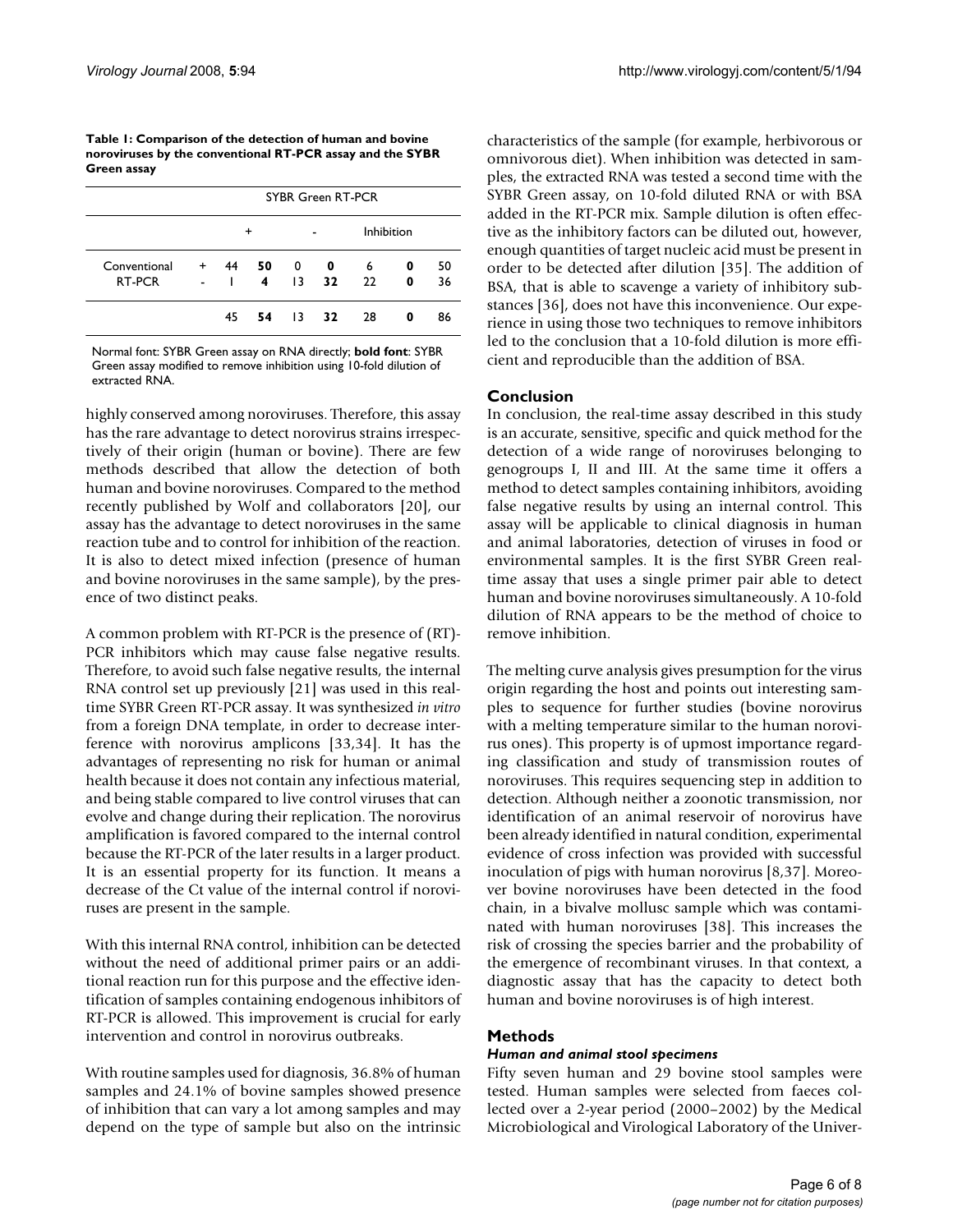sity hospital of Liege and from outbreaks in Belgium provided in part by the Institute for Public Health in Brussels and the Virology Laboratory of the St Luc University hospital (2006–2007). Bovine samples were taken from faeces collected by the regional animal diagnostic laboratories "ARSIA" (*Association Régionale de Santé et d'Identification Animales*) in Belgium over a two year period (2002–2003). All bovine and human samples had been tested previously for norovirus by conventional onestep RT-PCR and sequenced for confirmation. The stool specimens were stored at -80°C. All positive samples were used in this study and 36 negative samples were randomly selected.

#### *Processing of stool samples, RNA extraction and conventional RT-PCR*

The all procedure was already described [21]. Briefly, stool samples were 10-fold diluted in phosphate-buffered saline and RNA was extracted using the QIAamp viral RNA Mini Kit (Qiagen, Leusden, The Netherlands). A one-step RT-PCR kit, the Access RT-PCR System (Promega, Leiden, The Netherlands), was used with broadly reactive primer pairs, developed for the detection of noroviruses in stool specimens from humans or bovines [21].

#### *Real-time RT-PCR system*

The real-time PCR assays were carried out on the iCycler (Biorad, Nazareth, Belgium) using iScript One-step RT-PCR kits for SYBR-Green assay (Biorad, Nazareth, Belgium) and used 2 μl of extracted RNA with 25 μl of master-mix with primers at 300 nM final concentration.

The primer set used was JV12Y-JV13I [16]. The quantity of 117,500 copies of the internal RNA control was added with each sample. The iCycler RT-PCR protocol included the following parameters: reverse transcription for 18 minutes at 48°C, 5 minutes at 95°C, followed by 45 cycles of 10 seconds at 95°C, 20 seconds at 48°C and 45 seconds at 60°C. Data were obtained during the elongation period. After the RT-PCR reaction, melting curve analysis was performed. To remove inhibition, BSA was added at a final concentration of 400 ng/μl in the RT-PCR mix or the extracted RNA was 10-fold diluted. A negative sample was added every 18 samples. All positive samples were confirmed by sequencing RT-PCR products.

#### *Statistical validation*

Agreement of the mean melting temperature obtained with the real-time SYBR Green assay (repeatability, 35 duplicates and 10 triplicates, and reproducibility, 33 twice and 5 threefold) was measured according to a method described by Petrie and Watson [39].

Comparison between melting temperatures obtained with the real-time SYBR Green assay in each group (human noroviruses, bovine noroviruses and internal control) was performed using Wilcoxon rank tests and assuming unequal variance and data not distributed as a normal distribution [40].

All statistical analyses were carried out with Stata/SE [41]. Relative sensitivity and specificity were estimated with 95% confidence intervals assuming a binomial exact distribution. The limit of statistical significance of the conducted tests was defined as  $P \leq 0.05$  and the Kappa coefficient was calculated.

# **Competing interests**

The authors declare that they have no competing interests.

# **Authors' contributions**

AS designed the internal control and the SYBR Green assay and did the real-time analyses. She drafted the manuscript. DZ carried out the conventional RT-PCR analyses of stool samples, and participated in analytical methods. AM was involved in the laboratory analyses and the draft of the manuscript. CS performed the statistical analysis. AS and ET conceived the study. ET is the head of the laboratory. All authors read and approved the final manuscript.

#### **Acknowledgements**

This work was supported in part by SPF "Santé publique, Sécurité de la Chaîne alimentaire et Environnement" (RF6185), by Belgian Science Policy – Science for a Sustainable Development (SSD) (SD/AF/01), by the "Région Wallonne" (415701) and the University of Liège.

The authors thank Miss Pascaline Peeters for technical assistance during her practice training period and the staff of the Virology Laboratory for technical assistance. We thank especially Dr Geneviève Christiaens, Dr Patrick Goubau, Katelijne Dierick and Nadine Botteldoorn for their kind assistance and efficacy to collect samples. We thank Drs Czaplicki, Lomba (Association Régionale de Santé et d'identification animale) and De Mol (Microbiology, Faculty of Medicine, University of Liège) for their assistance in the collection of animal and human samples respectively. We are very grateful to Jennifer Cannon for her careful reading of the manuscript.

#### **References**

- 1. Green KY, Chanock RM, Kapikian AZ: **Human caliciviruses.** In *Fields Virology Volume 1*. 4th edition. Edited by: Knipe DM, Howley PM. Philadelphia: Lippincott Williams and Wilkins; 2001:841-874.
- 2. Kapikian AZ: **[The discovery of the 27-nm Norwalk virus: an](http://www.ncbi.nlm.nih.gov/entrez/query.fcgi?cmd=Retrieve&db=PubMed&dopt=Abstract&list_uids=10804141) [historic perspective.](http://www.ncbi.nlm.nih.gov/entrez/query.fcgi?cmd=Retrieve&db=PubMed&dopt=Abstract&list_uids=10804141)** *J Infect Dis* 2000, **181(Suppl 2):**S295-S302.
- 3. Verbelen V, Bodeus M, Garrino MG, Scipioni A, Kabamba B, Daube G, Thiry E, Goubau P: **[Hospital outbreak of gastroenteritis due](http://www.ncbi.nlm.nih.gov/entrez/query.fcgi?cmd=Retrieve&db=PubMed&dopt=Abstract&list_uids=15065694) [to Norovirus in Belgium.](http://www.ncbi.nlm.nih.gov/entrez/query.fcgi?cmd=Retrieve&db=PubMed&dopt=Abstract&list_uids=15065694)** *Acta Clin Belg* 2004, **59:**30-33.
- 4. Vinje J, Altena SA, Koopmans MP: **[The incidence and genetic var](http://www.ncbi.nlm.nih.gov/entrez/query.fcgi?cmd=Retrieve&db=PubMed&dopt=Abstract&list_uids=9359742)**iability of small round-structured viruses in outbreaks of gas-<br>troenteritis in The Netherlands. *| Infect Dis* 1997, [troenteritis in The Netherlands.](http://www.ncbi.nlm.nih.gov/entrez/query.fcgi?cmd=Retrieve&db=PubMed&dopt=Abstract&list_uids=9359742) **176:**1374-1378.
- 5. Vinje J, Koopmans MP: **[Molecular detection and epidemiology](http://www.ncbi.nlm.nih.gov/entrez/query.fcgi?cmd=Retrieve&db=PubMed&dopt=Abstract&list_uids=8769621) [of small round-structured viruses in outbreaks of gastroen](http://www.ncbi.nlm.nih.gov/entrez/query.fcgi?cmd=Retrieve&db=PubMed&dopt=Abstract&list_uids=8769621)[teritis in the Netherlands.](http://www.ncbi.nlm.nih.gov/entrez/query.fcgi?cmd=Retrieve&db=PubMed&dopt=Abstract&list_uids=8769621)** *J Infect Dis* 1996, **174:**610-615.
- 6. Green KY: **[The role of human caliciviruses in epidemic gastro](http://www.ncbi.nlm.nih.gov/entrez/query.fcgi?cmd=Retrieve&db=PubMed&dopt=Abstract&list_uids=9413535)[enteritis.](http://www.ncbi.nlm.nih.gov/entrez/query.fcgi?cmd=Retrieve&db=PubMed&dopt=Abstract&list_uids=9413535)** *Arch Virol Suppl* 1997, **13:**153-165.